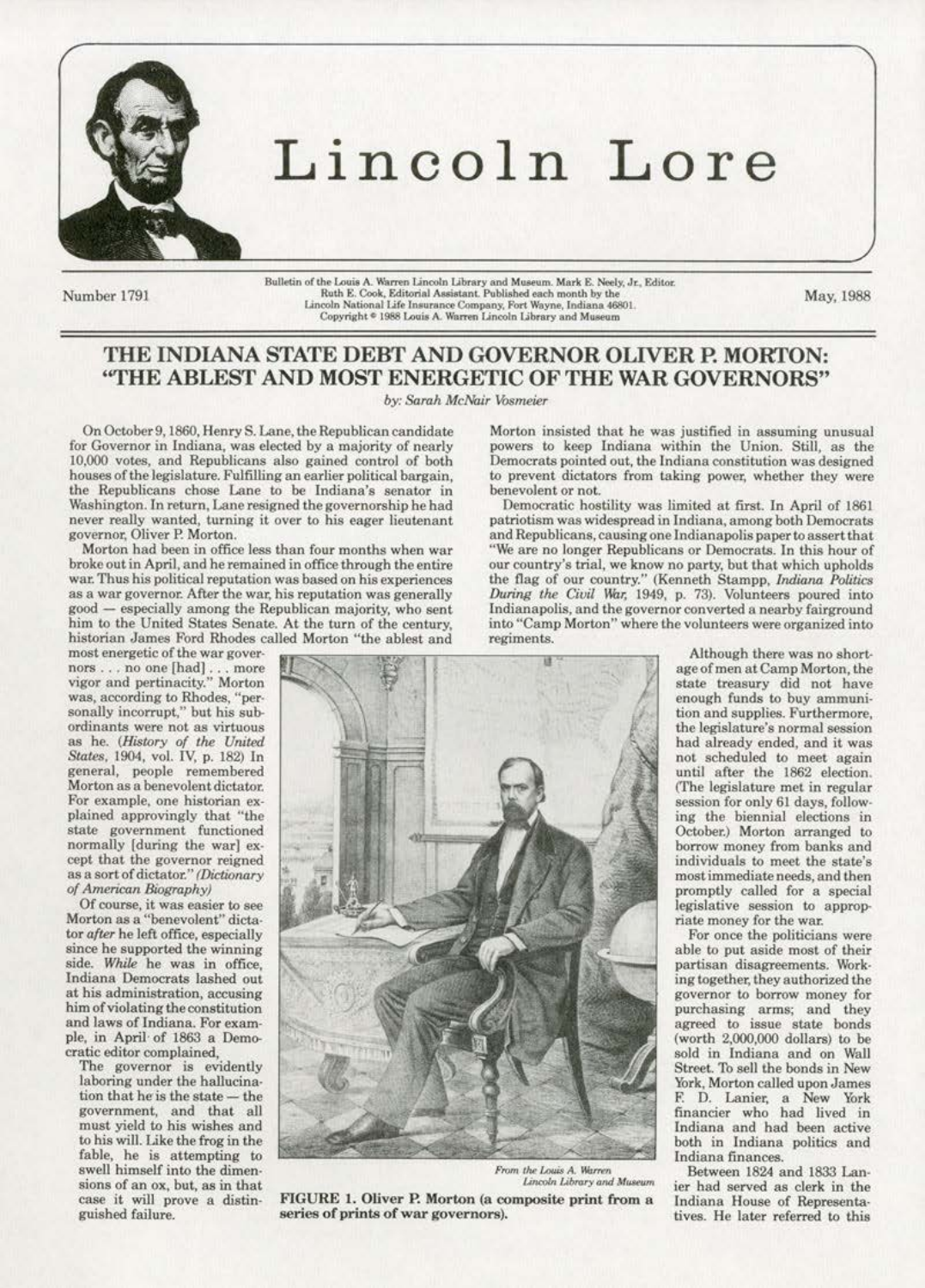

*From tht /AIM* **A K1znTn Liflf.'OUI** *Libro.ry* **ond Mt«Um** 

FIGURE 2. Camp Morton. In 1861 volunteers were plentiful, but the state was short of money for supplies and ammunition.

**experience as "one of the chief causes of my future success. lt.**  enabled me to form an intimate acquaintance with all the **leading men of the state, many of whom, in after life, were not**  slow to reciprocate the good offices I had done them.'' When the Indiana State Bank was chartered in 1833, Lanier became one of its first officers. Thus, he also became acquainted with **prominent Indiana financiers, including Hugh MeCuiJoeh,**  who was later Lincoln's Secretary of the Treasury. Even after leaving Indiana for New York City, Lanier continued to **maintain his contacts with prominent Hoosiers as part of his business: negotiating railroad securities and promoting railroad expansion in Jndjana and other parts of the Midwest.** 



Courtesy of the *Indiana Historical Society* 

FIGURE 3. James F. D. Lanier, about 1825 - probably while he was clerk of the Indiana Rouse of Repre**sentatives.** 

The Indiana state bonds did not sell as well as state officials might have hoped, especially in Indiana. Then, in 1862 the state authorities discovered gigantic frauds in bond sales. Fake bonds had been issued with a supposed value of two and a half million dollars. Thus, to keep from paying interest on these fraudulant bonds, the state had to compile a new list of true bondholders. Still, these problems were minor compared with Morton's problems after the 1862 election.

By October of 1862 the Federal government had had several **messy defeats; and many voters were unhappy with the**  Emancipation Proclamation, which Lincoln had announced in September. Locally, most Hoosiers resented the military draft instituted only days before the election. A combination of these **negative factors caused voters to turn against the Republicans,**  giving the Democrats substantial majorities in both bouses of the 1862 legislature.

With a majority in both houses of the legislature, the Democrats gleefully began proposing legislation to insure **themselves patronage, power and reelection. For the Rcpubli·**  cans, **the fmal blow was a bill that would reduce the governor's**  patronage power in militia appointments. Like other bills, this one was a partisan attempt to strengthen the Democratic legislature by reducing the power and patronage of the **Republican governor. However, in the context of the Civil War,**  the Republicans perceived it as an attempt by the copperheads to pervert the state militia for the use of the Confederacy. To block the bill, the Republicans in the House bolted, breaking **the quorum necessary to enact business, and they remained**  away through March 8, 1863, the last day of the 61·day regular **session.** 

Because of this interruption, the legislature was not able to paas any important legislation; but more significantly, the **legislature did not have a chance to make any appropriations**  for the following two years' budget. Thus the Democrats expected Morton to call a special session (as he had in 1861). Morton, however, insisted that the Democrats were traitors, and he had no intention of allowing them to reconvene just to recognize the Confederacy. Thus, he refused to call a special **session and began making plans to run lhe government**  without appropriations from the legislature.

**Running a state government without state funds required**  ingenuity, especially during wartime. First, Morton made an appeal to loyal Hoosiers, receiving loans from both private **citizens and institutions. Also, he arranged for sixteen &publican county governments to make specia1 appropria·**  tions for the state government. In late March, Morton received \$90,000 from the federal government as payment for ammunition that the Indiana state arsenal had provided for Union forces. Altogether, Morton received about \$225,000 from<br>these various unorthodox sources.

Even with these sources, Morton needed still more money, especially to pay tbe interest on the state debt, which came due on JulY I. There was money in the state treasury to pay the interest., but it was not clear whether the treasurer had the authority to withdraw it because the state constitution stated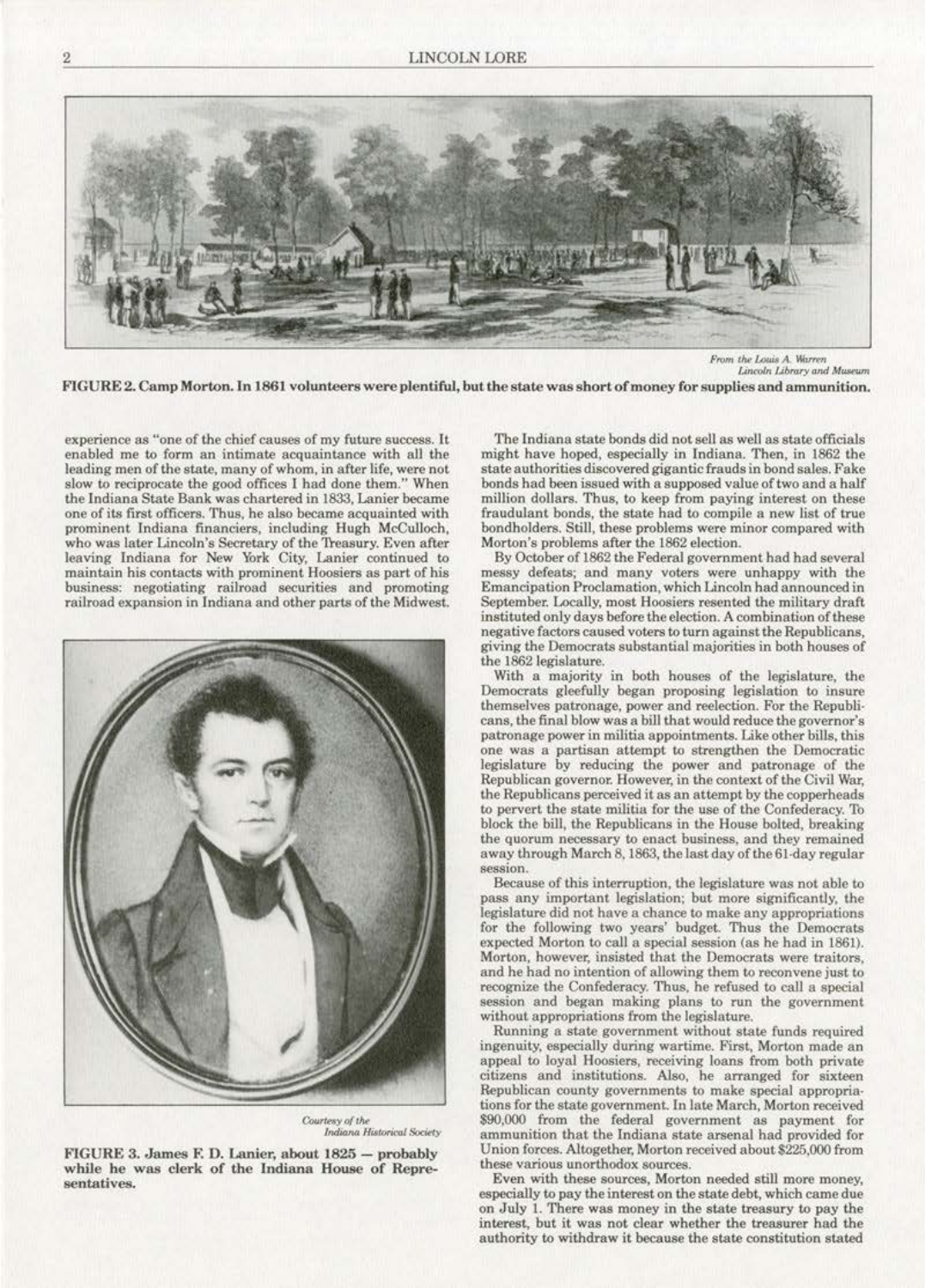that "No money shall be drawn from the Treasury, but in **pursuance of appropriations made by Jaw."** 

In April, Oscar B. Hord, the Attorney General of Indiana, published his opinion in a long letter in the Indianapolis Daily Sentinel (the Democratic paper). Hord defined an appropriation as "an act of the General Assembly, setting aside money to be applied to a definite purpose, with authority to take it from the Treasury for application to that purpose." After examining a variety of statutes relating to the payment of the interest, Hord concluded that the 1862 legislature had *not* made a legal appropriation *to* pay the state debt.. The newspaper's editor concluded that, if the interest were not paid, "the sole responsibility for that failure rests with the Republican party. A Republican governor has the power, and he alone" to **preserve the slate's honor.** 

Finally, in May Morten distributed a pamphlet arguing that the treasurer *could* legally pay the interest beeause funds for payment had already been appropriated by earlier legislatures. Morton defined an appropriation in more general terms than Hord had. According to Morton, an appropriation was "a direction given by law to pay money out of the Treasury for **a particular purpose .** ... **It may be a necessary intendment of a legislative act.." Thus, Morton explained that the 1859 law**  creating the treasury was a general appropriation which made **specific yearly appropriations unnecessary.** 

According to Hord, the 1859 law was not specific enough to be an appropriation; he argued that it was just a statement of *how* **to transfer money, not an appropriation actually to do so.**  Morton responded with a dig at Hord, slyly pointing out thal Hord had not complained when the 1reasurer had paid his salary - despite the fact that, according to Hord's definition, **the legislature had made no appropriation for it. Morton**  explained,

The payment of this salary was legal and proper, and I refer to the fact only to show that the Attorney General has made **a practical decision of the Question at variance with his**  written opinion.

The act of 1861 which contains the specific appropriations for the payment of the interest on the public debt, also contains specific appropriations for the payment of the salary of the Attorney General... . Yet the absence of specific **appropriations for salaries in 1863 is not, in the opinion of** 

the Attorney General, a sufficient reason why he should not draw his salary.

Eventually, the controversy was taken to the Indiana **supreme court, and on June 5 the court ruled that the Indiana constitution required a specific appropriation before money**  could be removed from the treasury. The Republicans complained that the court (controlled by Democrats) had been biased, but they had to admit they were beaten on the **appropriation issue.** 

Still, Morton was not willing to call a special session, and so he journeyed to Washington to ask for help, presenting his case first to President Lincoln. According to Morton's biographer, Lincoln wanted to help the Indiana Republicans **but explained that "J know of no law under which J can give**  you the money," and sent Morten to see Secretary of War, Edwin M. Stanton (William Dudley Foulke, *Life* of *Oliver P.*  Morton. 1899, p. 260). When Morton told Stanton that Lincoln had been squeamish about the legality of giving Indiana federal money, Stanton replied, "By God, I will find a law!" Indeed, Stanton did find a law that, if interpreted loosely, could justify giving Morton the money he needed for supplies and **ammunition. The terms of the appropriation were not broad**  enough to cover the payment of the state debt, but Stanton convinced Lincoln to sign the order giving Morton enough **money to cover the interest. payment. as well as ammunition**  (Foulke, p. 261).

Apparently Stanton and Lincoln encouraged Morten to find other, less questionable, means of paying the debt if at all possible. Lincoln signed the order on June 18, and by June 23, **Morton was in New York consulting with James Lanier, the**  banker from Indiana. While Morten was in New York, he telegraphed home to his office, saying,

I think it likely an arrangement can be made to pay the interest on the State debt and save the credit of the State **without compromising you or anyone under the decision of**  the Supreme Court (Indianapolis *Daily Sentinel*, June 23, 1863).

**ln fact., the arrangement was successful. and Lanier's**  company agreed to loan the money necessary to make the **interest payments.** 

**In describing the arrangement, Lanier noted the political**  aspects of Morton's request: Morten said he needed the money



From the Louis A. Warren Lincoln Library and Museum